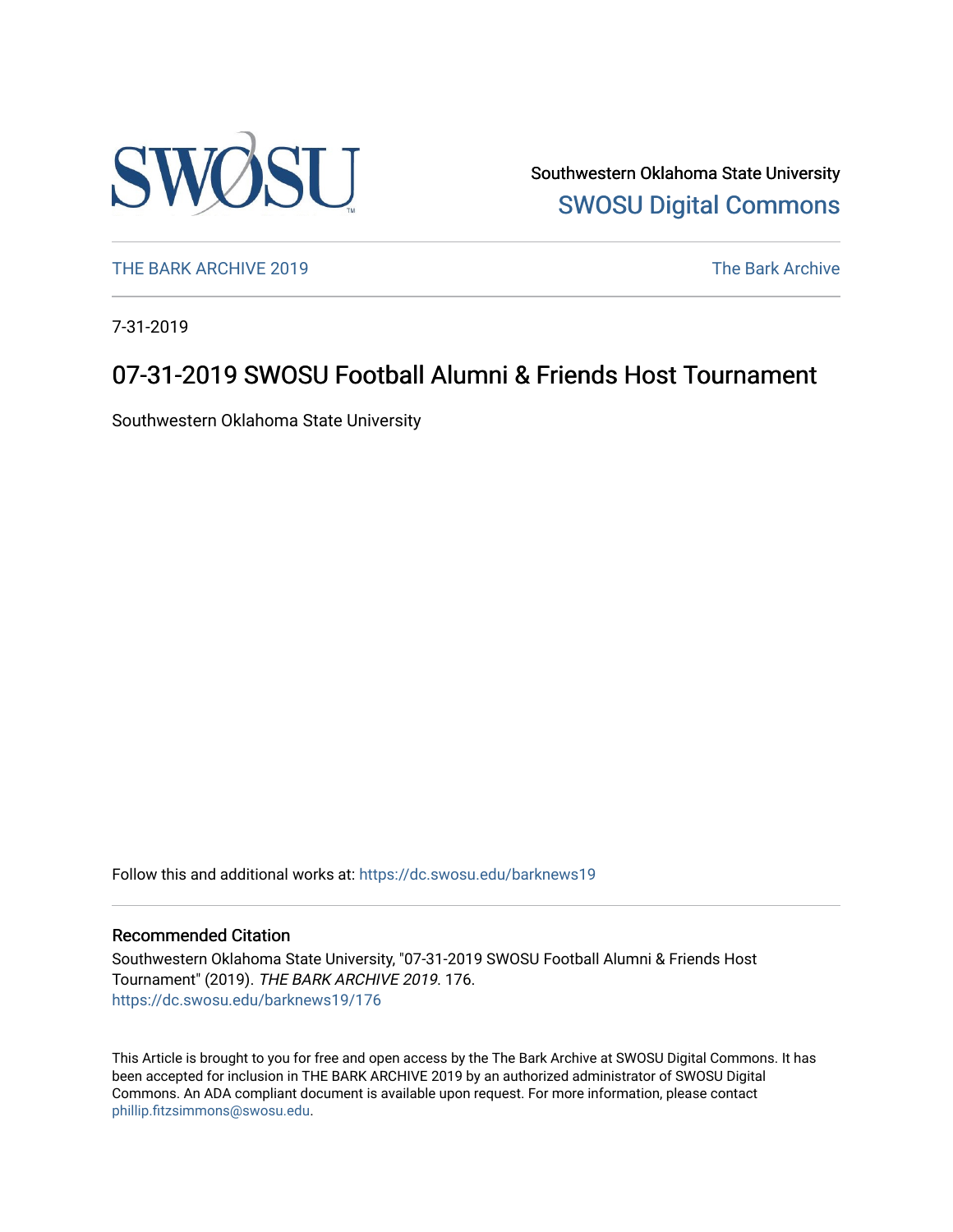



# **SWOSU Football Alumni & Friends Host Tournament**

Alumni, emeriti and friends of Southwestern Oklahoma State University (SWOSU) with locations in Weatherford and Sayre recently hosted the 2019 SWOSU Football Legacy Fund Golf Tournament.

The event took place at the Riverside Golf Course in Clinton.

Over 80 participants enjoyed a day of fun and fellowship in honor of SWOSU's football heritage. Participants also learned how they can invest in the SWOSU Football Legacy Fund to help strengthen SWOSU's football programs in the future.

The SWOSU Football Legacy Fund was established in 2015 by 2005 SWOSU alumnus Dustin Wall and 2006 SWOSU alumnus Michael Hart.

SWOSU is grateful to the sponsors who made the event possible including:

Gungoll Jackson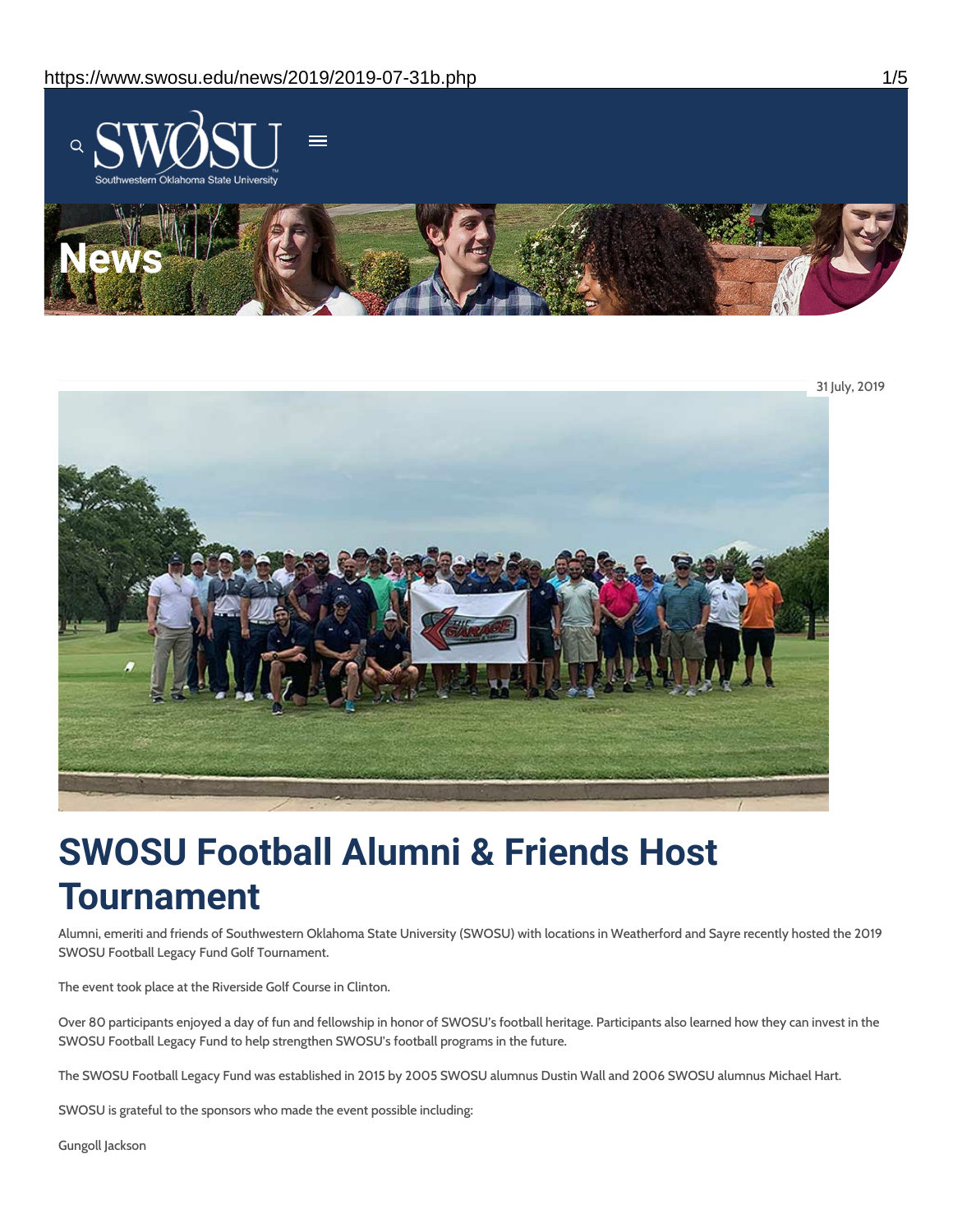The Garage Burgers & Beer

Cummins Auto Group

Double 6 Diner

Domino C Store

Papa Johns Pizza

Magill Insurance & Real Estate

Weatherford Press

Jett Distributing

Oklahoma Bank & Trust

Clinton Liquor Store

Cabbiness Engineering

NeoInsulation

Great Plains Graphics

Alpha Leadership Solutions, Inc.

NAPA Auto Parts

Salisbury Pharmacy

Southwest National Bank

Tractor Supply

Hot 2 Trot Trucking

Upholstery Unlimited

Qdoba

Butcher's Wine & Spirits

Heintzelman Construction & Roofing, LLC

United Supermarkets

Sam's Club

Mark & Elizabeth McLean

The SWOSU Football Legacy Fund is stewarded by the SWOSU Foundation, Inc. The Foundation was established in 1977 to promote philanthropy, award scholarships, and to support the activities and programs of SWOSU. Located on the Weatherford campus in the historic Burton House, the Foundation currently manages over \$25 million in assets for the benefit of SWOSU. For more information, please call 580-774-3267 or visit www.SWOSUFoundation.com.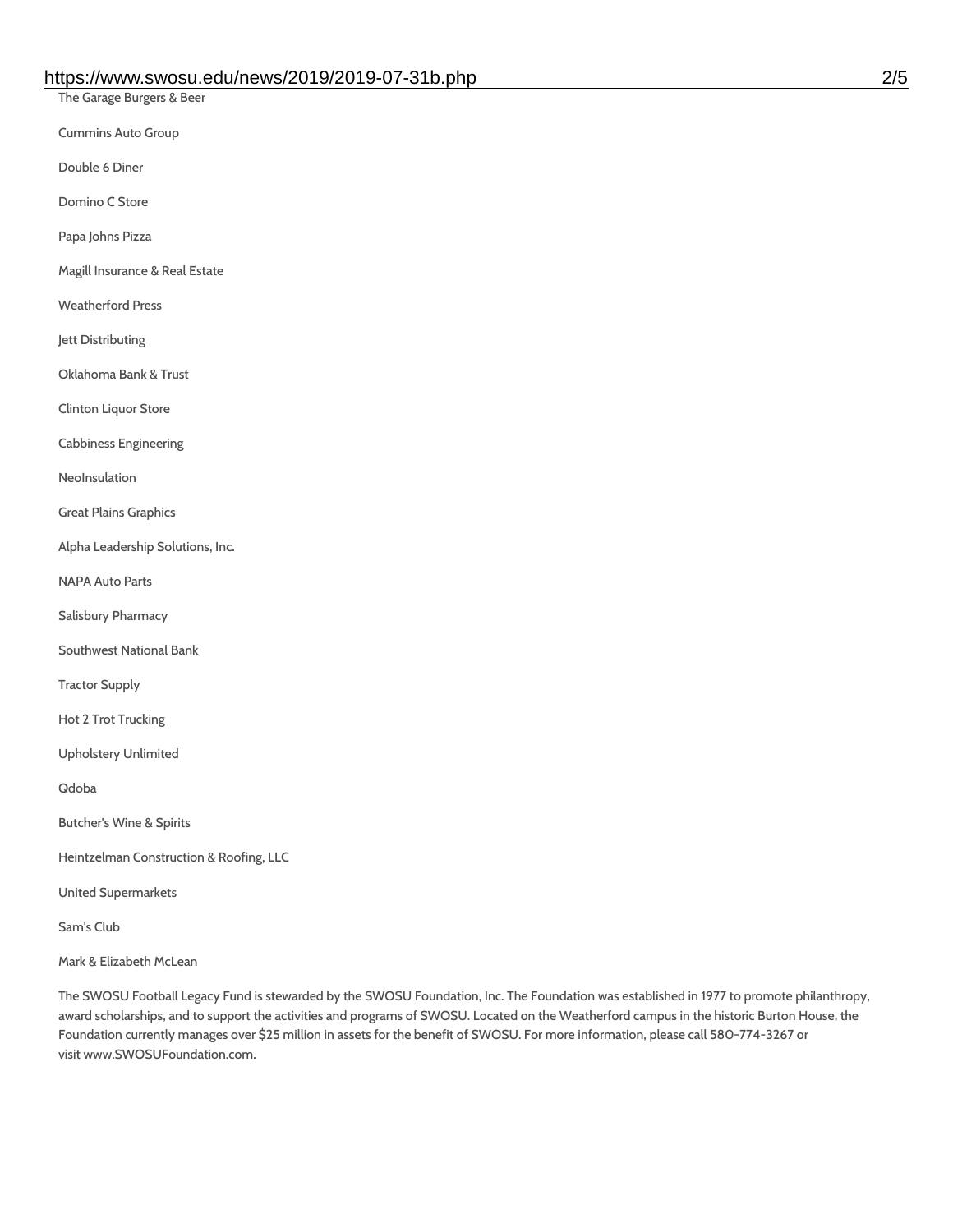| D |
|---|
| D |
| D |
| D |
| D |
| D |
| D |
| D |
| D |
|   |

## **Archive Links**  $2018$  $2019$ [2020](https://www.swosu.edu/news/2020/index.php)  $\bullet$ [Archive](https://dc.swosu.edu/bark/) **Archive Archive Archive Archive Archive** Archive Archive Archive Archive Archive Archive Archive Archive



### Weatherford Campus

100 Campus Drive Weatherford, OK 73096

### Sayre Campus

409 E Mississippi Ave Sayre, OK 73662

Connect to Us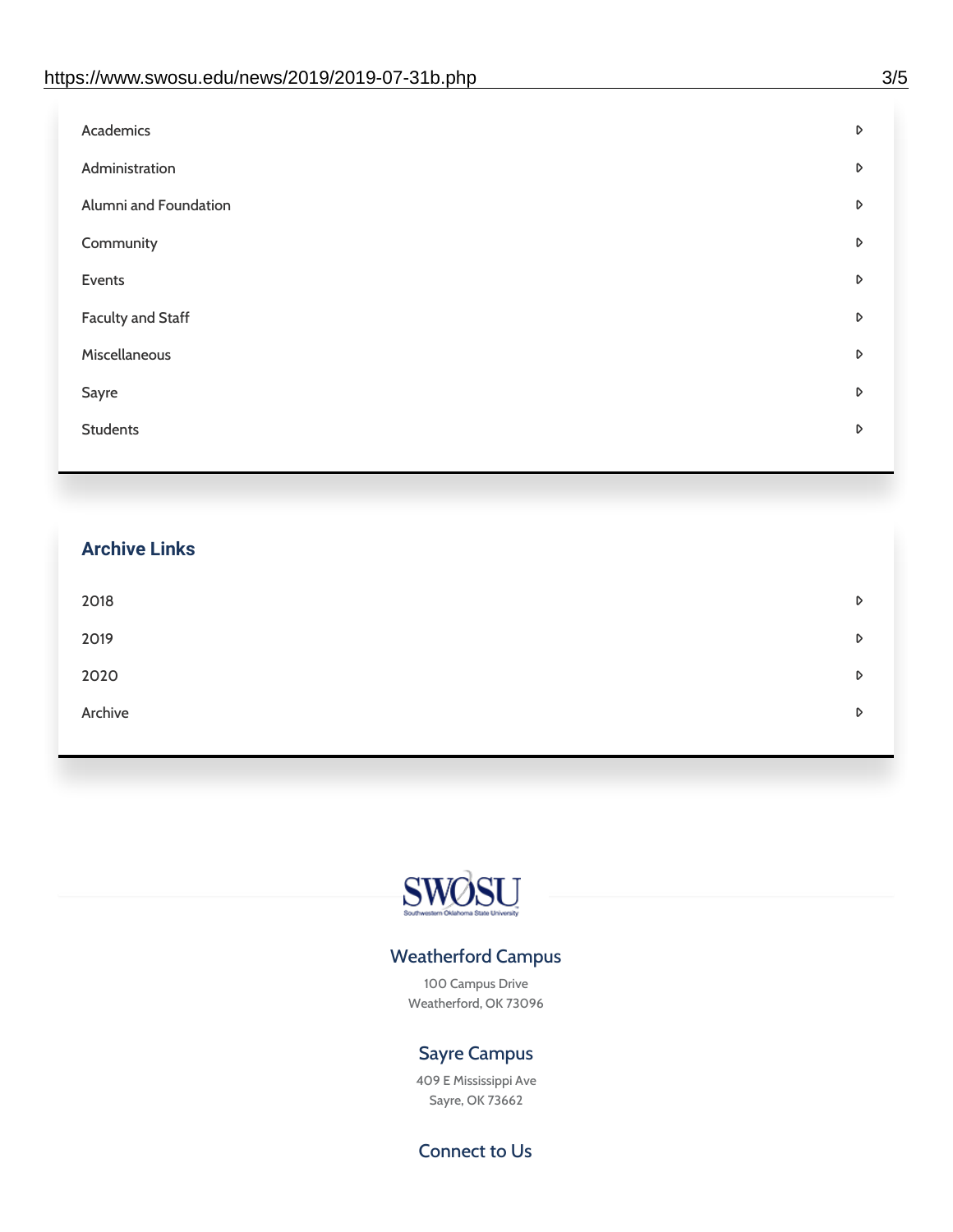千岁回调

Contact [Information](https://www.swosu.edu/about/contact.php)

[University/Facility](https://www.swosu.edu/about/operating-hours.php) Hours

[Campus](https://map.concept3d.com/?id=768#!ct/10964,10214,10213,10212,10205,10204,10203,10202,10136,10129,10128,0,31226,10130,10201,10641,0) Map

Give to [SWOSU](https://standingfirmly.com/donate)

Shop [SWOSU](https://shopswosu.merchorders.com/)



**[Directory](https://www.swosu.edu/directory/index.php)** 

[Calendar](https://eventpublisher.dudesolutions.com/swosu/)

[Apply](https://www.swosu.edu/admissions/apply-to-swosu.php)

[GoSWOSU](https://qlsso.quicklaunchsso.com/home/1267)

[Jobs@SWOSU](https://swosu.csod.com/ux/ats/careersite/1/home?c=swosu)



Current [Students](https://bulldog.swosu.edu/index.php)

[Faculty](https://bulldog.swosu.edu/faculty-staff/index.php) and Staff

**Enrollment Management** [580.774.3782](tel:5807743782)

> **PR/Marketing** [580.774.3063](tel:5807743063)

**Campus Police** [580.774.3111](tel:5807743111)